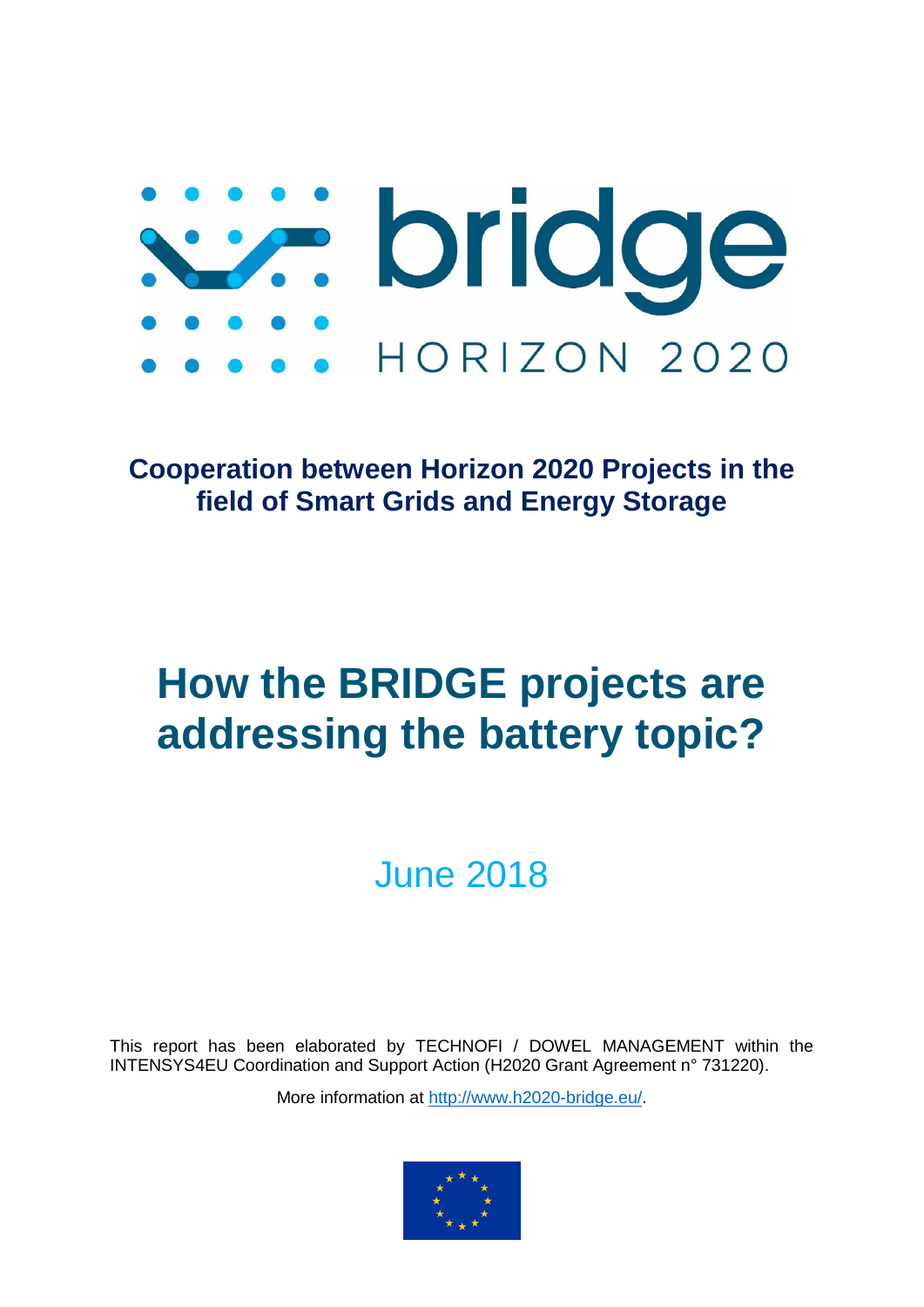



## **Introduction**

**The use of batteries to support the large-scale integration of renewable energy and a consumer-centred energy transition has been identified as key by the European Commission.**

Developing a **sustainable and competitive battery manufacturing sector** in Europe is the main objective of the EU Battery Alliance launched in October 2017.

When it comes to batteries deployment for energy sector use, it is important to better understand how batteries can provide **innovative services**, which battery technologies are the best suited for **each type of application**, what are the **barriers** (for instance regulatory) **faced to deploy batteries**, what could be the role of **electric vehicles' batteries** to support power network management, etc.

To provide first set of answers to these questions the European Commission asked Intensys4EU project to look into research and innovation (R&I) projects under the **Horizon 2020 program** fostering smart energy systems.

The present report has been elaborated in the framework of the **BRIDGE initiative**, which is the cooperation group of Horizon 2020 projects in the field of Smart Grids and Energy Storage<sup>1</sup>. It is based on 15 ongoing R&I projects involving battery integration in the energy system. They cover the whole range of scales from cross-border level down to building level. In addition, one project is mostly dealing with battery technology development (see Box 1).

## **Main findings**

#### **Geographical coverage**

Most of the demonstrations dealing with batteries within the H2020 projects considered here are located in **Southern Europe**, which tends to confirm that this is where batteries make the highest economic sense, in particular to store excess of solar power. **Islands** (not only Southern) are also very attractive for deployment of batteries in combination with RES given high cost of diesel-based electricity generation.



#### **Technologies**

Several battery technologies are tested within H2020 projects. **Lithium-ion batteries** (with different variations of Li-ion technology) are the most widely used: roughly 2/3 of demos.

 $\overline{a}$ <sup>1</sup> More information at [https://www.h2020-bridge.eu/.](https://www.h2020-bridge.eu/)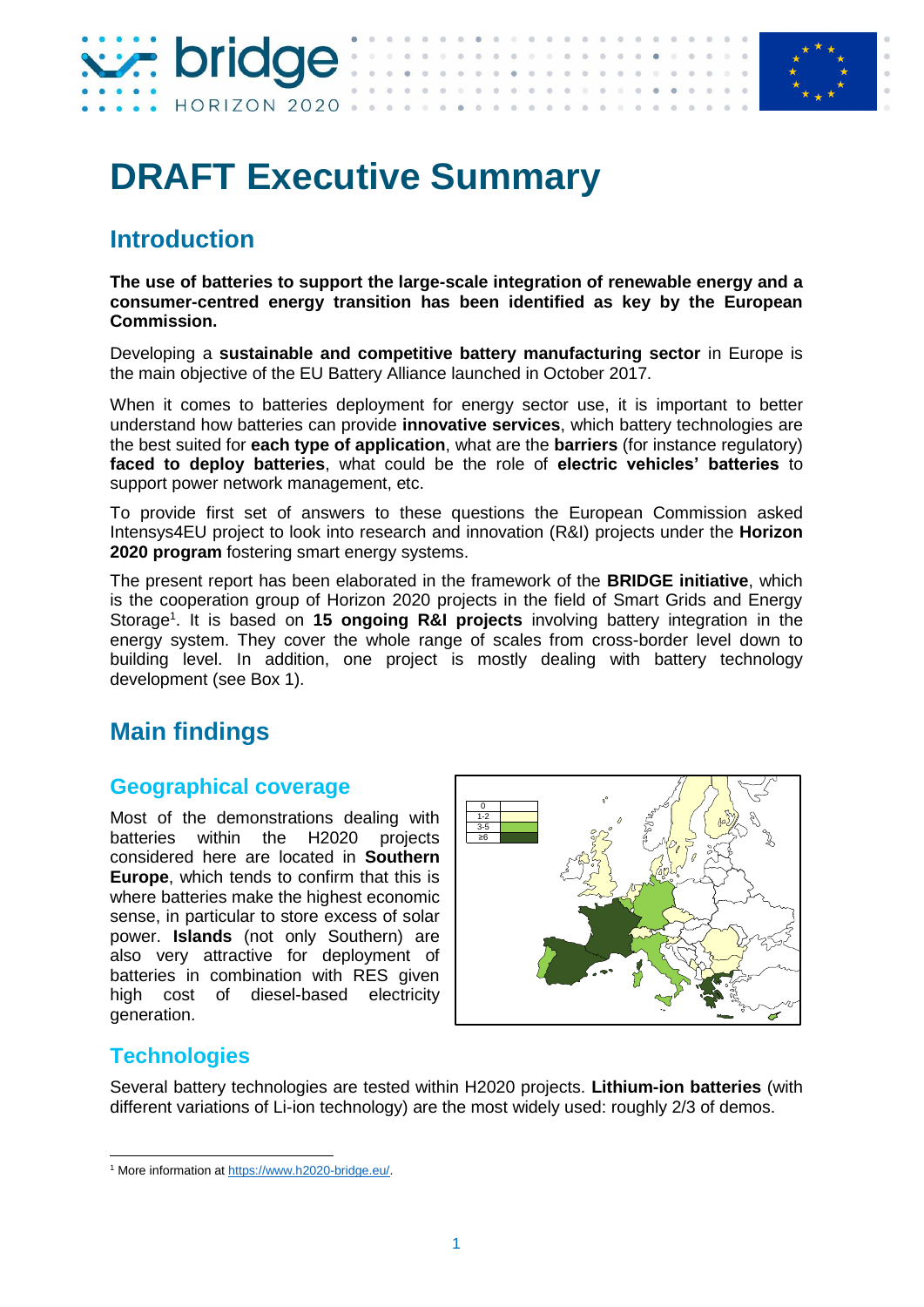

This quickly expanding technology with competitive prices and multiple experience feedbacks provides fast responsiveness, high number of cycles, efficiency and durability. Here it should be stressed that H2020 smart energy system calls are technology neutral: even battery use as such is not prescribed and even less so the use of specific battery chemistry. Calls for proposal are mostly targeting global objectives such as integration of high share of renewables, efficiency and resilience of energy system. Sometimes they target transmission level, sometimes –distribution, etc.

**Other battery technologies** have been chosen by a few projects, for instance because of their lower cost or for specific applications. Notably a number of projects use longestablished lead technology (1/5 of demos). And then there is at least one project using Molten Salt technology (Sodium Nickel Chloride) – TILOS project, Redox flow (GRIDOL project) and Nickel Iron technology (one of technologies used in STORY project).

Valuable feedback from H2020 projects is being provided with regards to possible improvements suggested to battery manufacturers. Some projects are using on purpose a variety of battery technologies in order to conduct a comparative assessment.

One project (NAIADES) is developing **Sodium-ion** technology which could be an alternative in case of shortage or excessive prices of lithium.



**Analysed projects cover all energy system levels**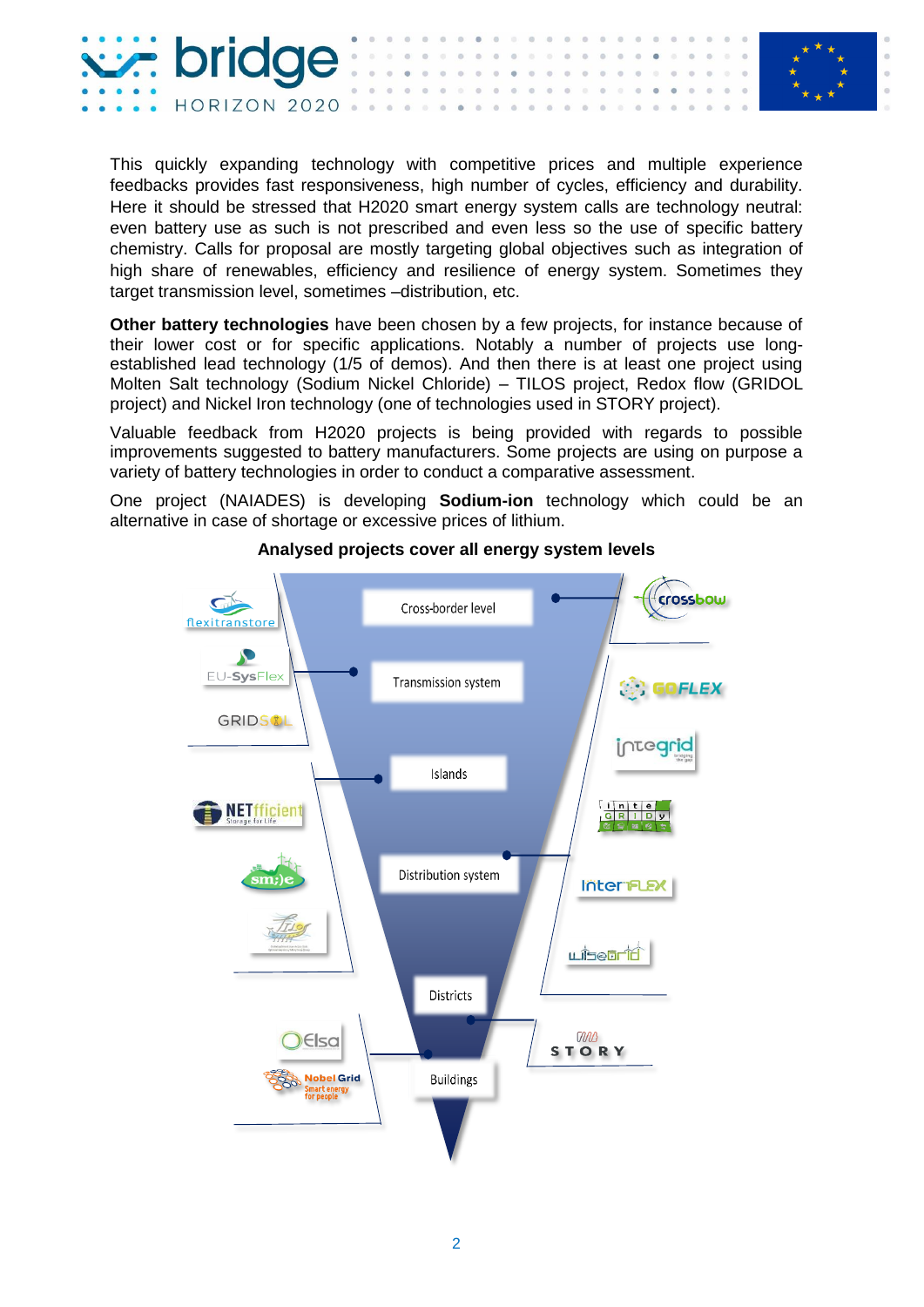



#### **Box 1. The 16 Horizon 2020 projects contributing to the present report**

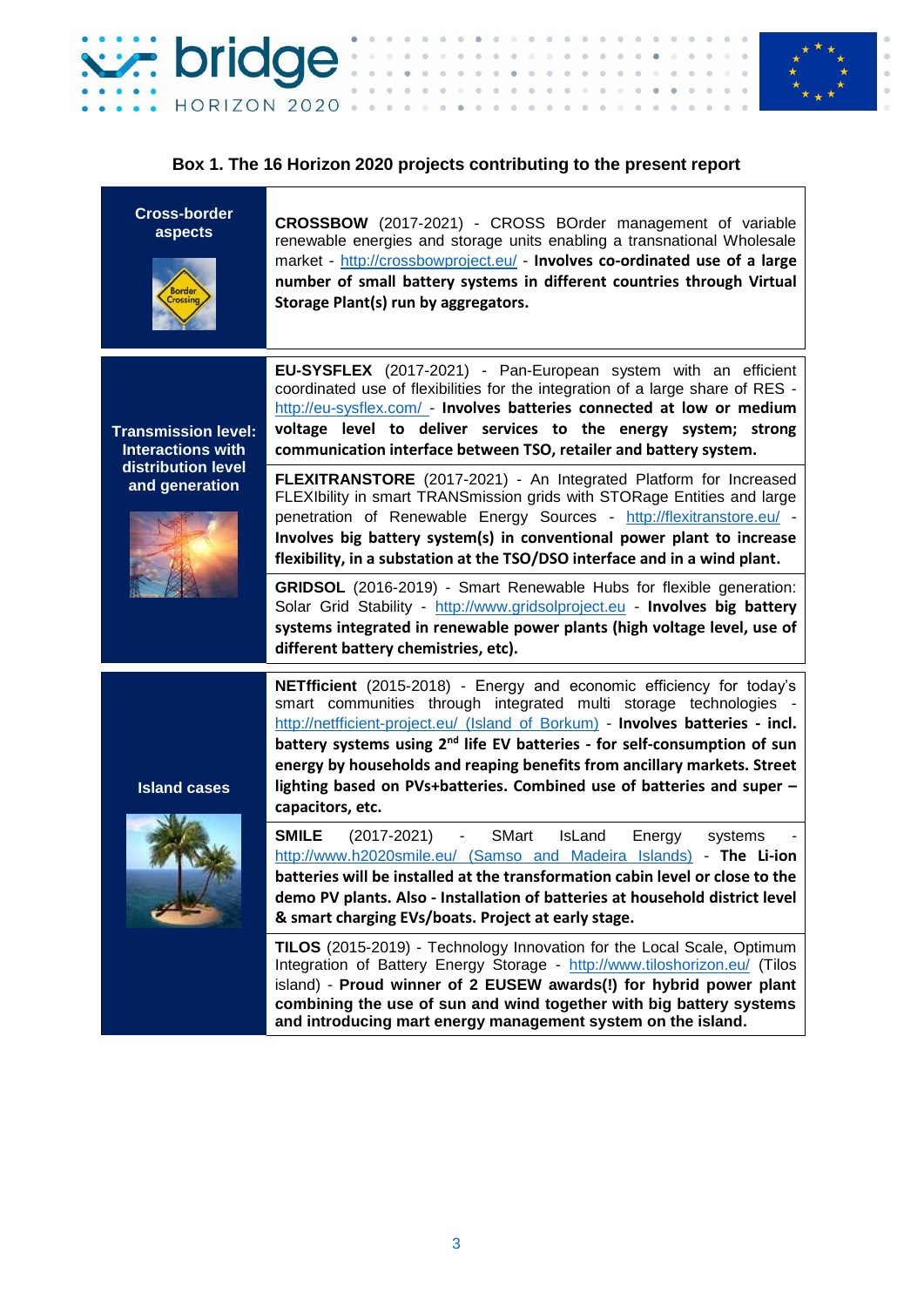



| <b>Distribution level:</b><br><b>Grid services</b>                          | <b>GOFLEX</b> (2016-2019) - Generalized Operational FLEXibility for Integrating<br>Renewables in the Distribution Grid - http://www.goflex-project.eu/ - Active<br>use of distributed sources of flexibility (including electric vehicles) to<br>provide grid services and optimize energy consumption and production<br>at the local level.                                 |
|-----------------------------------------------------------------------------|------------------------------------------------------------------------------------------------------------------------------------------------------------------------------------------------------------------------------------------------------------------------------------------------------------------------------------------------------------------------------|
|                                                                             | <b>INTEGRID</b> (2017-2020) - Demonstration of INTElligent grid technologies for<br>renewables INTEgration and INTEractive consumer participation enabling<br>INTEroperable market solutions and INTErconnected stakeholders -<br>http://integrid-h2020.eu/ - Batteries at utility and domestic scale and e-<br>mobility. Project at initial stage.                          |
|                                                                             | inteGRIDy (2017-2020) - integrated Smart GRID Cross-Functional<br>Solutions for Optimized Synergetic Energy Distribution, Utilization Storage<br>Technologies - http://www.integridy.eu/ - Some special features: dynamic<br>charging schedules will be demonstrated for a forklift using RES and<br>batteries. EVs will support the grid in case of need (vehicle-to-grid). |
|                                                                             | InterFlex (2017-2019) - Interactions between automated energy systems<br>and Flexibilities brought by energy market players - http://interflex-<br>h2020.com/ - Main features of the demos: shared batteries storage for<br>collective self-consumption of sun energy; electric vehicle batteries &<br>smart charging.                                                       |
|                                                                             | WiseGRID (2016-2020) - Wide scale demonstration of Integrated Solutions<br>and business models for European smartGRID - http://www.wisegrid.eu/ -                                                                                                                                                                                                                            |
|                                                                             | Use of batteries, including EV batteries, by aggregators through special<br>tools and platforms to enable prosumers to participate in the balancing<br>market.                                                                                                                                                                                                               |
| <b>Distribution level:</b><br>From grid to<br>building &<br>household level | ELSA (2015-2018) - Energy Local Storage Advanced system<br>http://www.elsa-h2020.eu - Project is concentrated on development of<br>scalable storage system using 2nd life EV batteries and related ICT and<br>energy management systems to deliver services to buildings, districts and<br>grid.                                                                             |
|                                                                             | NOBEL GRID (2015-2018) - New cost-effective business models for<br>flexible Smart Grids - http://nobelgrid.eu/ - Small batteries have been used<br>in the project for demand response tests.                                                                                                                                                                                 |
|                                                                             | <b>STORY</b> (2015-2020) - Added value of STORage in distribution sYstems -                                                                                                                                                                                                                                                                                                  |
|                                                                             | http://horizon2020-story.eu/ - Different battery chemistries tested.<br>Context: development, testing, improving & demonstrating a residential<br>hybrid storage system that can smoothly (without interruption) go from<br>on-grid operation to off-grid operation, inject on demand and consume<br>on demand.                                                              |
| <b>Technological</b><br>development                                         | <b>NAIADES</b> (2015-2018) - Na-Ion bAttery Demonstration for Electric Storage<br>- http://www.naiades.eu/ - Develops and demonstrates the ambient Na-<br>ion battery under realistic conditions as an effective alternative to the Li-<br>ion battery for stationary Electric Energy Storage.                                                                               |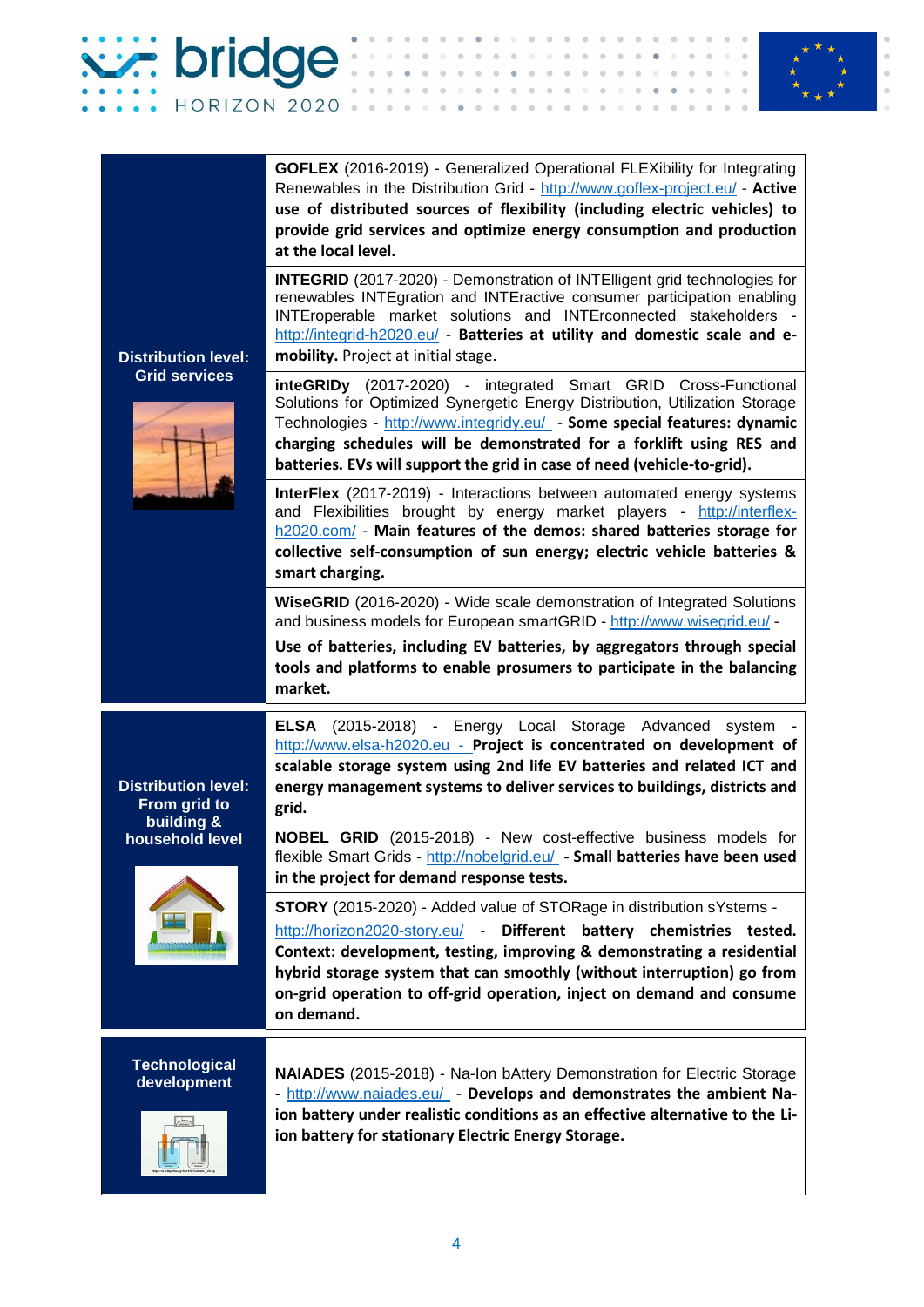



#### **Link with electric vehicles**

Batteries from Electric Vehicles are involved in two main frameworks:

- **Second-life batteries from EVs** are gathered into stationary storage units to provide a range of services to network operators down to buildings (ELSA, NETFFICIENT);
- **Smart charging and Vehicle-to-grid (V2G) applications** are tested within a few demonstrations (INTEGRID, INTERFLEX, SMILE, WISEGRID, etc).

#### **Battery size and voltage level**

Batteries, as any energy generation or consumption devices, can be connected at three different levels:

- **Low voltage** (lower than 400 V): this covers residential cases as well as district level installations;
- **Medium voltage** (between 1 kV and 50 kV): in this case, batteries are connected to distribution grid or are part of medium-size generation facilities;
- **High voltage** (higher than 110 kV): in this case, batteries are connected to transmission network or operated together with big generation capacities.

#### **Most of the batteries in H2020 projects are connected to the low voltage level.**

Furthermore, a wide range of battery sizes (both in terms of energy and of capacity) are tested by H2020 projects.





#### **Services provided by the batteries**

Energy storage in general, and batteries in particular, can provide services to all energy system stakeholders, namely:

- Conventional generation,
- Renewable generation.
- Transmission grids,
- Distribution grids,
- Customer services.

**All types of services are demonstrated within the H2020 projects considered in the present report.** Most projects actually



demonstrate several types of services, which reflects the reality of the storage business model: a battery must provide a range of services in order to be profitable enough.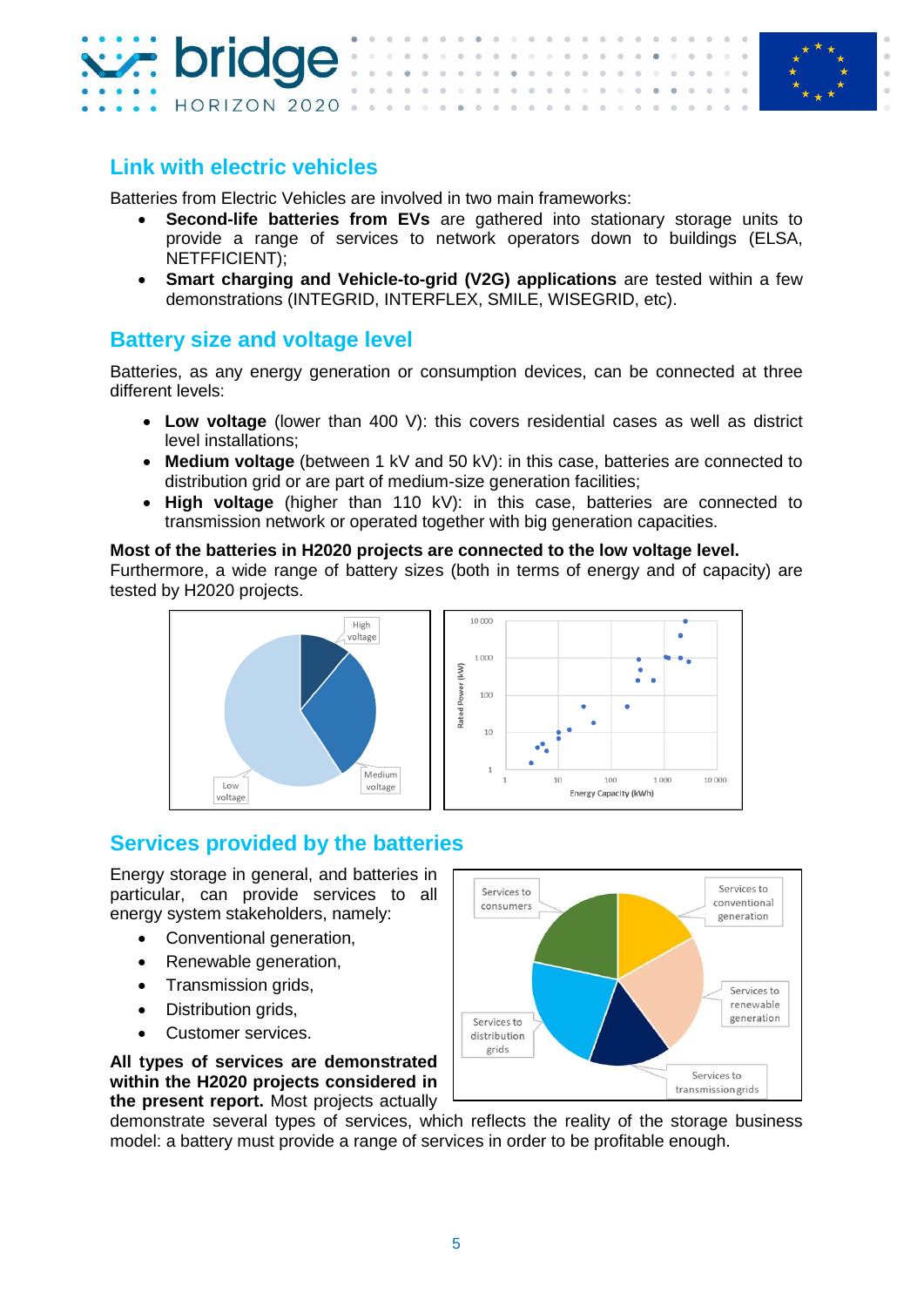

The allocation of the projects' demonstrations within the different services are illustrated below:



#### **Ownership and operation of the batteries**

In terms of ownership of the batteries and of who should operate them, H2020 projects have diverse views. **Ownership by prosumers** (possibly aggregated) is favoured to support self-consumption and to provide services to the DSOs. Batteries might also be integrated in **a production site** (CCGT or RES): in that case ownership and operation by power generators make sense. Nevertheless, network operators are still pleading for the right to own or operate batteries especially when batteries are used to relieve grid constraints.

It is to be noted that currently there are no common EU rules as to storage ownership. The rules which are proposed in the recast of the Electricity Market Directive are constructed around the basic principle that normally storage services should be provided by free market operators rather than network operators. However, ownership possibilities by network operators are possible in market failure situations.



Future deployment of the innovative solutions demonstrated within H2020 projects

#### **Exploitation plans**

Altogether, the R&I projects considered in this report plan to deliver **practical solutions** contributing to the deployment of services provided by batteries to energy system stakeholders:

- Batteries connected at distribution level will support the system operators, locally up to cross-border level, to ensure the **security and quality of electricity supply** and to support the **system balancing**, while keeping **operation costs under control**.
- Batteries integrated into **renewable power plants** will help **limiting the intermittency** of renewable power generation.